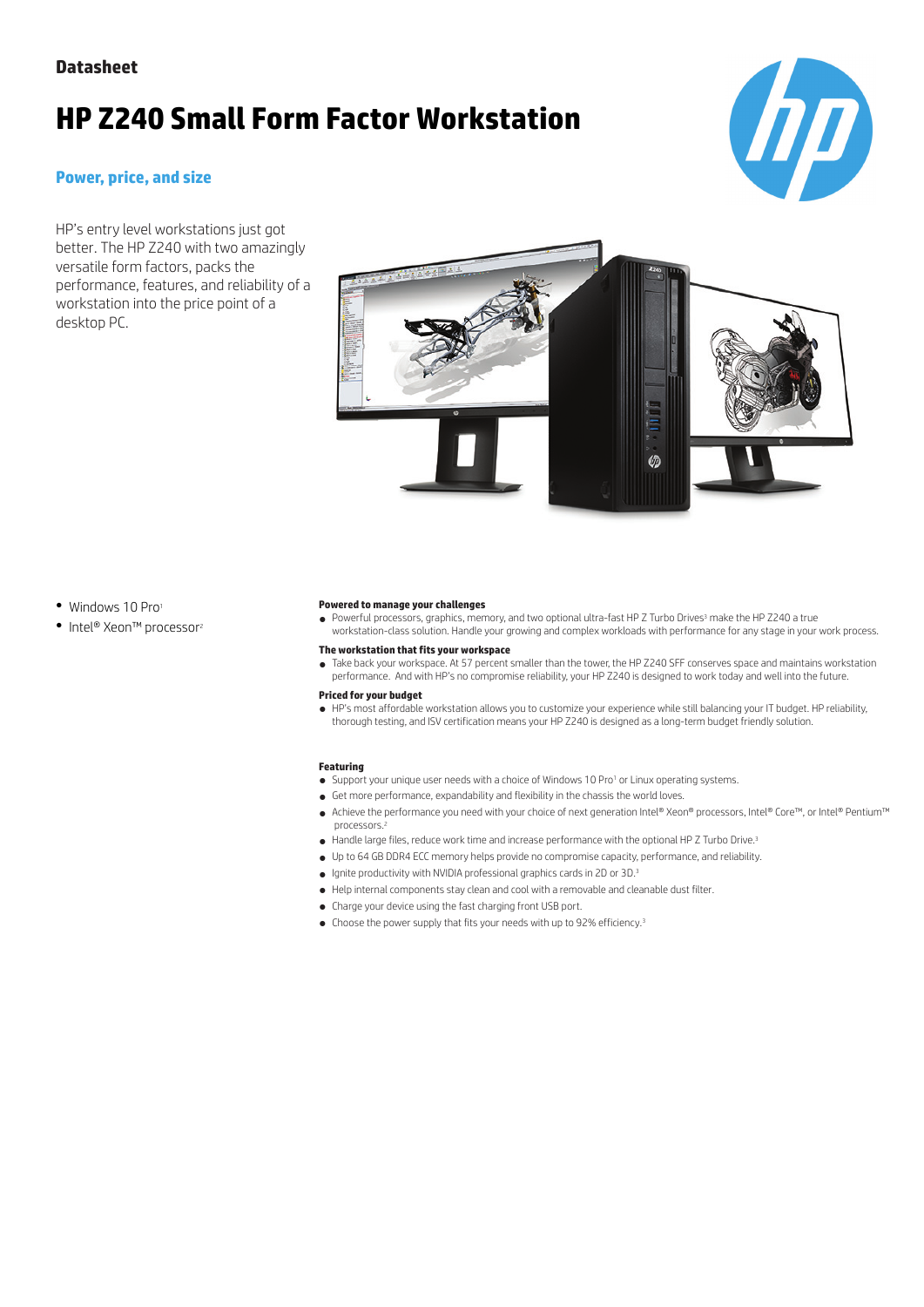# **HP Z240 Small Form Factor Workstation Specifications Table**







| <b>Form Factor</b>                 | Small Form Factor                                                                                                                                                                                                                                                                                                                                                                                                                         |
|------------------------------------|-------------------------------------------------------------------------------------------------------------------------------------------------------------------------------------------------------------------------------------------------------------------------------------------------------------------------------------------------------------------------------------------------------------------------------------------|
| <b>Operating System</b>            | Windows 10 Pro 64<br>Windows 10 Home 64 <sup>1</sup><br>Windows 7 Professional 64 <sup>1</sup><br>Windows 7 Professional 64 (available through downgrade rights from Windows 10 Pro) <sup>2</sup><br>HP Linux-ready                                                                                                                                                                                                                       |
| <b>Processor Family</b>            | Intel® Core™ i7 processor; Intel® Core™ i5 processor                                                                                                                                                                                                                                                                                                                                                                                      |
| Processors <sup>3</sup>            | Intel® Core™ i7-6700 with Intel HD Graphics 530 (3.4 GHz, up to 4 GHz with Intel Turbo Boost, 8 MB cache, 4 cores); Intel® Core™ i5-6600 with Intel HD Graphics 530 (3.3 GHz, up to 3.9 GHz with Intel Turbo Boost, 6 MB<br>cache, 4 cores); Intel® Core™ i5-6500 with Intel HD Graphics 530 (3.2 GHz, up to 3.6 GHz with Intel Turbo Boost, 6 MB cache, 4 cores)                                                                         |
| Chipset                            | Intel® C236                                                                                                                                                                                                                                                                                                                                                                                                                               |
| <b>Maximum Memory</b>              | Up to 64 GB DDR4-2133 Unbuffered SDRAM<br>Standard memory note: Transfer rates up to 2133 MT/s                                                                                                                                                                                                                                                                                                                                            |
| <b>Memory Slots</b>                | 4 UDIMM                                                                                                                                                                                                                                                                                                                                                                                                                                   |
| <b>Drive Controllers</b>           | Integrated SATA (4 ports 6 Gb/s) with RAID 0 (striped array) and RAID 1 (mirrored array) supported on Windows operating system only. Requires identical hard drives (speeds, capacity, interface). Integrated RAID 0, 1<br>(data configuration) for PCIe SSDs.                                                                                                                                                                            |
| <b>Internal Storage</b>            | 500 GB up to 4 TB SATA (7200 rpm) <sup>4</sup><br>up to 500 GB SATA SED <sup>4</sup><br>128 GB up to 1 TB SATA SSD <sup>4</sup><br>up to 256 GB SATA SE SSD <sup>4</sup><br>up to 1 TB SATA SSHD <sup>4</sup><br>128 GB up to 512 GB HP Z Turbo Drive G2 (NVMe PCIe SSD) <sup>4</sup>                                                                                                                                                     |
| <b>Optical Storage</b>             | HP Slim DVD-ROM Driv; HP Slim SuperMulti DVD-RW Drive; HP Slim Blu-ray Writer <sup>5</sup>                                                                                                                                                                                                                                                                                                                                                |
| <b>Additional Storage</b>          | SD media card reader (optional)                                                                                                                                                                                                                                                                                                                                                                                                           |
| <b>Drive Bays (Internal)</b>       | One 8,9 cm (3.5"); One 6,3 cm (2.5"); One shared 8,9 cm (3.5") shared with external 8,9 cm (3.5") bay                                                                                                                                                                                                                                                                                                                                     |
| <b>Drive Bays (External)</b>       | One shared 8,9 cm (3.5") shared with internal 8,9 cm (3.5") bay; One slim ODD                                                                                                                                                                                                                                                                                                                                                             |
| <b>Available Graphics</b>          | Integrated: Intel® HD Graphics 530; Intel® HD Graphics P530 <sup>6</sup><br>Professional 2D: NVIDIA® NVS™ 310 (1 MB); NVIDIA® NVS™ 315 (1 GB); NVIDIA® NVS™ 510 (2 GB)<br>Entry 3D: AMD FirePro™ W2100 (2 GB); NVIDIA® Quadro® K420 (2 GB); NVIDIA® Quadro® K620 (2 GB)<br>Mid-range 3D: NVIDIA® Quadro® K1200 (4 GB)                                                                                                                     |
| <b>Expansion Slots</b>             | 1 PCIe Gen3 x16; 2 PCIe Gen3 x1 (x1 connector); 1 PCIe Gen3 x4 (x16 connector)<br>All slots are low profile                                                                                                                                                                                                                                                                                                                               |
| <b>Ports and Connectors</b>        | Front: 2 USB 3.0; 2 USB 2.0; 1 headphone; 1 microphone<br>Back: 6 USB 3.0; 3 DisplayPort 1.2; 1 serial; 2 PS/2; 1 RJ-45; 1 audio line-in; 1 audio line-out<br>Internal: 1 USB 3.0: 3 USB 2.0<br>1 USB 3.0 and 3 USB 2.0 ports available as 2 separate 2x10(3.0 x1, 2.0 x1) and 2x5(2.0 x2) header. Supports one HP Internal USB 2.0 Port Kit and one USB 3.0 media card reader.                                                           |
| Communications                     | Integrated Intel® I219LM PCIe GbE; Intel® Ethernet I210-T1 PCIe NIC (optional)                                                                                                                                                                                                                                                                                                                                                            |
| Audio                              | Integrated Realtek HD ALC221-VB audio                                                                                                                                                                                                                                                                                                                                                                                                     |
| Power                              | 240 W 92% efficient, wide-ranging, active PFC                                                                                                                                                                                                                                                                                                                                                                                             |
| <b>Input Device</b>                | HP Wireless Business Slim Keyboard; HP USB CCID SmartCard Keyboard; HP USB Business Slim Keyboard; HP PS/2 Business Slim Keyboard <sup>8</sup><br>HP SpaceMouse Pro USB 3D; HP USB 1000 dpi Laser Mouse; HP USB Optical 3-Button Mouse; HP USB Optical Mouse; HP PS/2 Mouse; 3Dconnexion CADMouse8                                                                                                                                        |
| <b>Security</b>                    | HP Solenoid Lock and Hood Sensor (optional); HP Business PC Security Lock kit (optional); HP UltraSlim Cable Lock Kit (optional)                                                                                                                                                                                                                                                                                                          |
| Software                           | HP Performance Advisor; HP Remote Graphics Software (RGS) 7.1; PDF Complete - Corporate Edition; Cyberlink Power DVD and Power2Go; HP PC Hardware Diagnostics UEFI; HP Client Security Software; Buy Office                                                                                                                                                                                                                               |
| <b>Dimensions</b>                  | 100 x 337 x 384 mm<br>Standard desktop orientation                                                                                                                                                                                                                                                                                                                                                                                        |
| Weight                             | 6 kg<br>Exact weight depends upon configuration                                                                                                                                                                                                                                                                                                                                                                                           |
|                                    | Energy Efficiency Compliance ENERGY STAR® certified and EPEAT® registered configurations available <sup>9</sup>                                                                                                                                                                                                                                                                                                                           |
| <b>Environmental Certification</b> | Low halogen <sup>10</sup>                                                                                                                                                                                                                                                                                                                                                                                                                 |
| <b>Compatible Displays</b>         | HP Z27s 68,6 cm (27") IPS UHD Display; HP Z27g 68,6 cm (27") IPS 5K Display; HP Z24s 60,45 cm (23.8") IPS UHD Display; HP Z Display 230i 76,2 cm (30") IPS LED Backlit Monitor; HP Z27n 68,6 cm (27") Narrow Bezel<br>IPS Display; HP Z24n 61 cm (24") Narrow Bezel IPS Display; HP Z23n 58,4 cm (23") IPS Display; HP Z22n 54,6 cm (21.5") IPS Display; HP DreamColor Z24x Professional Display; HP DreamColor Z27x Professional Display |
| Warranty                           | 3-year (3-3-3) limited warranty and service offering includes 3 years of parts, labor and on-site repair. Terms and conditions vary by country. Certain restrictions and exclusions apply.                                                                                                                                                                                                                                                |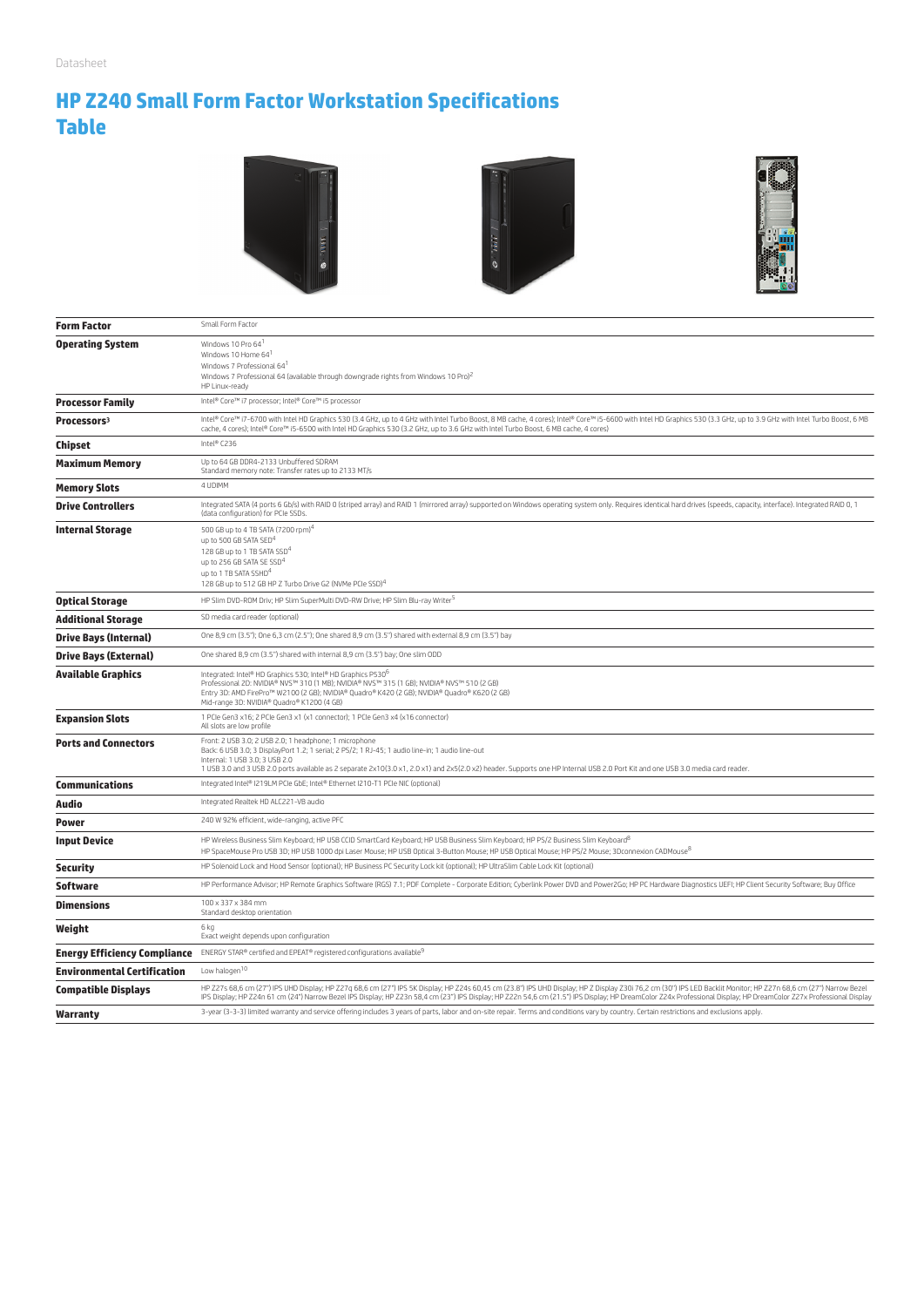# **HP Z240 Small Form Factor Workstation**

Accessories and services (not included)

HP 5year Next Business Day Onsite Workstation Only HW Support



Our support specialists are always ready to assist in whatever way the situation calls for, whether it's remotely over the phone or in person. **Product number: U7944E**